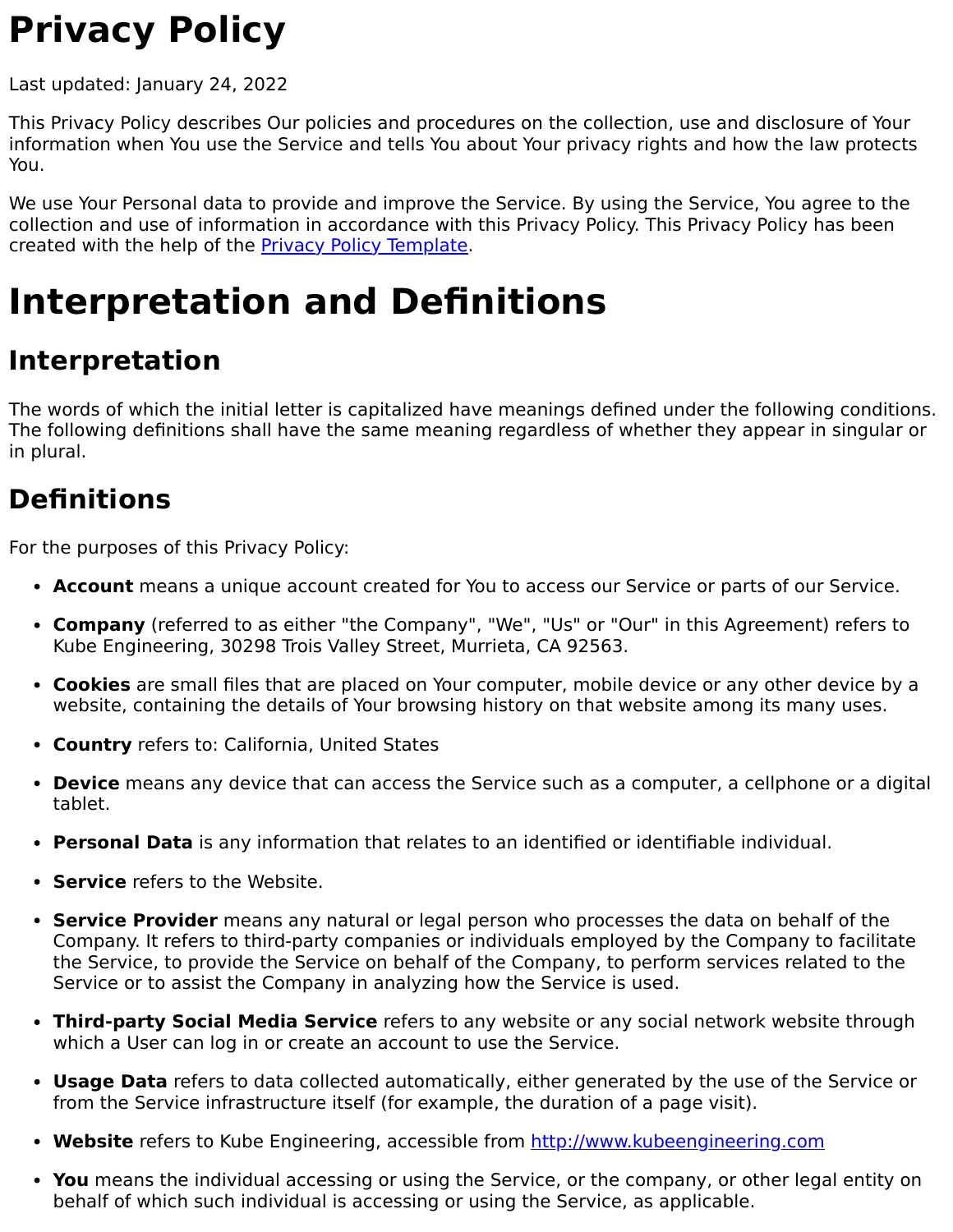## **Collecting and Using Your Personal Data**

## **Types of Data Collected**

### **Personal Data**

While using Our Service, We may ask You to provide Us with certain personally identifiable information that can be used to contact or identify You. Personally identifiable information may include, but is not limited to:

- Email address
- First name and last name
- Phone number
- Address, State, Province, ZIP/Postal code, City
- Usage Data

### **Usage Data**

Usage Data is collected automatically when using the Service.

Usage Data may include information such as Your Device's Internet Protocol address (e.g. IP address), browser type, browser version, the pages of our Service that You visit, the time and date of Your visit, the time spent on those pages, unique device identifiers and other diagnostic data.

When You access the Service by or through a mobile device, We may collect certain information automatically, including, but not limited to, the type of mobile device You use, Your mobile device unique ID, the IP address of Your mobile device, Your mobile operating system, the type of mobile Internet browser You use, unique device identifiers and other diagnostic data.

We may also collect information that Your browser sends whenever You visit our Service or when You access the Service by or through a mobile device.

### **Information from Third-Party Social Media Services**

The Company allows You to create an account and log in to use the Service through the following Thirdparty Social Media Services:

- Google
- Facebook
- Twitter

If You decide to register through or otherwise grant us access to a Third-Party Social Media Service, We may collect Personal data that is already associated with Your Third-Party Social Media Service's account, such as Your name, Your email address, Your activities or Your contact list associated with that account.

You may also have the option of sharing additional information with the Company through Your Third-Party Social Media Service's account. If You choose to provide such information and Personal Data, during registration or otherwise, You are giving the Company permission to use, share, and store it in a manner consistent with this Privacy Policy.

### **Tracking Technologies and Cookies**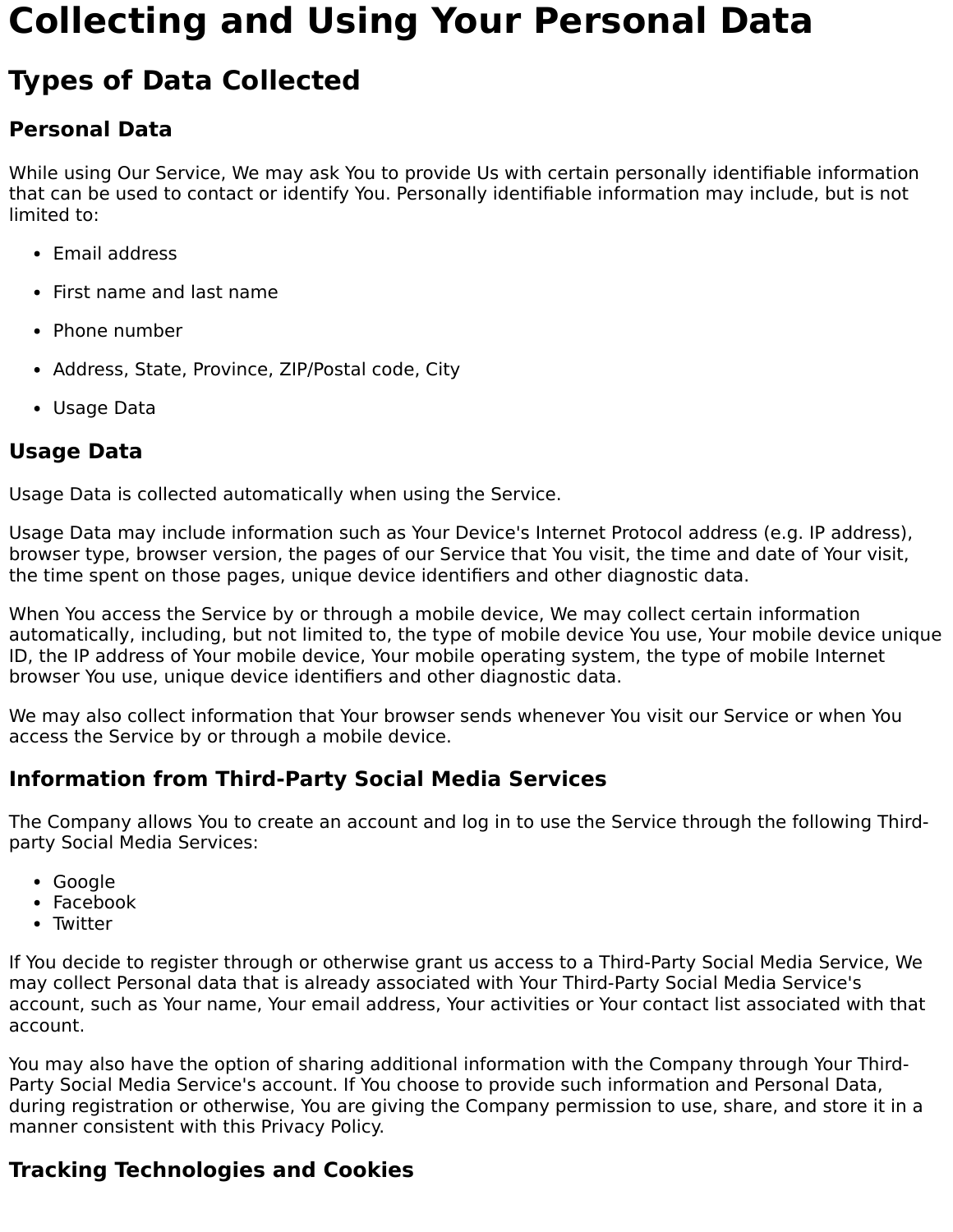We use Cookies and similar tracking technologies to track the activity on Our Service and store certain information. Tracking technologies used are beacons, tags, and scripts to collect and track information and to improve and analyze Our Service. The technologies We use may include:

- **Cookies or Browser Cookies.** A cookie is a small file placed on Your Device. You can instruct Your browser to refuse all Cookies or to indicate when a Cookie is being sent. However, if You do not accept Cookies, You may not be able to use some parts of our Service. Unless you have adjusted Your browser setting so that it will refuse Cookies, our Service may use Cookies.
- **Flash Cookies.** Certain features of our Service may use local stored objects (or Flash Cookies) to collect and store information about Your preferences or Your activity on our Service. Flash Cookies are not managed by the same browser settings as those used for Browser Cookies. For more information on how You can delete Flash Cookies, please read "Where can I change the settings for disabling, or deleting local shared objects?" available at https://helpx.adobe.com/flashplayer/kb/disable-local-shared-objects-

flash.html#main\_Where\_can\_I\_change\_the\_settings\_for\_disabling\_\_or\_deleting\_local\_shared\_objects

**Web Beacons.** Certain sections of our Service and our emails may contain small electronic files known as web beacons (also referred to as clear gifs, pixel tags, and single-pixel gifs) that permit the Company, for example, to count users who have visited those pages or opened an email and for other related website statistics (for example, recording the popularity of a certain section and verifying system and server integrity).

Cookies can be "Persistent" or "Session" Cookies. Persistent Cookies remain on Your personal computer or mobile device when You go offline, while Session Cookies are deleted as soon as You close Your web browser. Learn more about cookies: [Use of Cookies by Free Privacy Policy.](https://www.freeprivacypolicy.com/blog/sample-privacy-policy-template/#Use_Of_Cookies_And_Tracking)

We use both Session and Persistent Cookies for the purposes set out below:

#### **Necessary / Essential Cookies**

Type: Session Cookies

Administered by: Us

Purpose: These Cookies are essential to provide You with services available through the Website and to enable You to use some of its features. They help to authenticate users and prevent fraudulent use of user accounts. Without these Cookies, the services that You have asked for cannot be provided, and We only use these Cookies to provide You with those services.

#### **Cookies Policy / Notice Acceptance Cookies**

Type: Persistent Cookies

Administered by: Us

Purpose: These Cookies identify if users have accepted the use of cookies on the Website.

#### **Functionality Cookies**

Type: Persistent Cookies

Administered by: Us

Purpose: These Cookies allow us to remember choices You make when You use the Website, such as remembering your login details or language preference. The purpose of these Cookies is to provide You with a more personal experience and to avoid You having to re-enter your preferences every time You use the Website.

For more information about the cookies we use and your choices regarding cookies, please visit our Cookies Policy or the Cookies section of our Privacy Policy.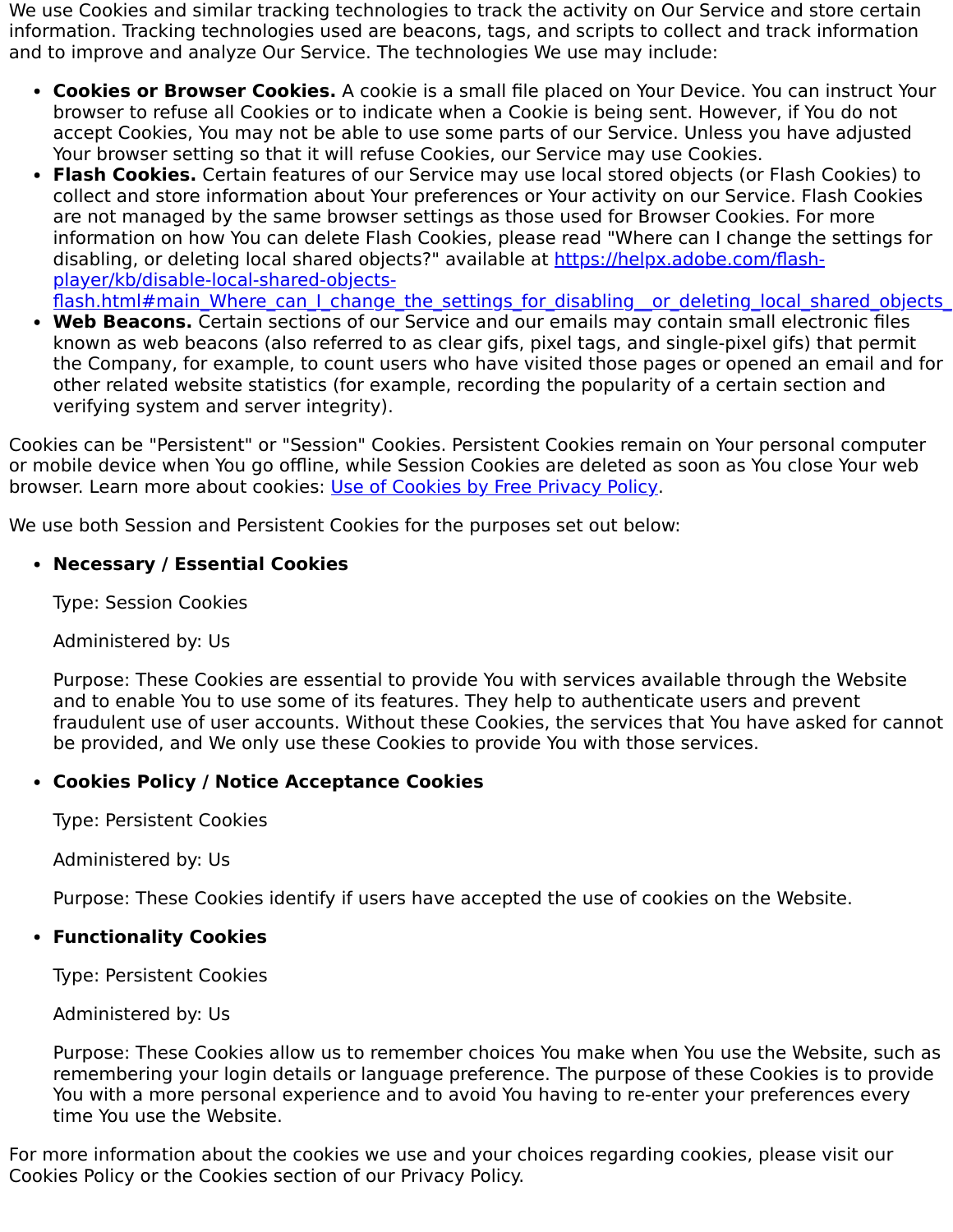### **Use of Your Personal Data**

The Company may use Personal Data for the following purposes:

- **To provide and maintain our Service**, including to monitor the usage of our Service.
- **To manage Your Account:** to manage Your registration as a user of the Service. The Personal Data You provide can give You access to different functionalities of the Service that are available to You as a registered user.
- **For the performance of a contract:** the development, compliance and undertaking of the purchase contract for the products, items or services You have purchased or of any other contract with Us through the Service.
- **To contact You:** To contact You by email, telephone calls, SMS, or other equivalent forms of electronic communication, such as a mobile application's push notifications regarding updates or informative communications related to the functionalities, products or contracted services, including the security updates, when necessary or reasonable for their implementation.
- **To provide You** with news, special offers and general information about other goods, services and events which we offer that are similar to those that you have already purchased or enquired about unless You have opted not to receive such information.
- **To manage Your requests:** To attend and manage Your requests to Us.
- **For business transfers:** We may use Your information to evaluate or conduct a merger, divestiture, restructuring, reorganization, dissolution, or other sale or transfer of some or all of Our assets, whether as a going concern or as part of bankruptcy, liquidation, or similar proceeding, in which Personal Data held by Us about our Service users is among the assets transferred.
- **For other purposes**: We may use Your information for other purposes, such as data analysis, identifying usage trends, determining the effectiveness of our promotional campaigns and to evaluate and improve our Service, products, services, marketing and your experience.

We may share Your personal information in the following situations:

- **With Service Providers:** We may share Your personal information with Service Providers to monitor and analyze the use of our Service, to contact You.
- **For business transfers:** We may share or transfer Your personal information in connection with, or during negotiations of, any merger, sale of Company assets, financing, or acquisition of all or a portion of Our business to another company.
- **With Affiliates:** We may share Your information with Our affiliates, in which case we will require those affiliates to honor this Privacy Policy. Affiliates include Our parent company and any other subsidiaries, joint venture partners or other companies that We control or that are under common control with Us.
- **With business partners:** We may share Your information with Our business partners to offer You certain products, services or promotions.
- **With other users:** when You share personal information or otherwise interact in the public areas with other users, such information may be viewed by all users and may be publicly distributed outside. If You interact with other users or register through a Third-Party Social Media Service, Your contacts on the Third-Party Social Media Service may see Your name, profile, pictures and description of Your activity. Similarly, other users will be able to view descriptions of Your activity, communicate with You and view Your profile.
- **With Your consent**: We may disclose Your personal information for any other purpose with Your consent.

## **Retention of Your Personal Data**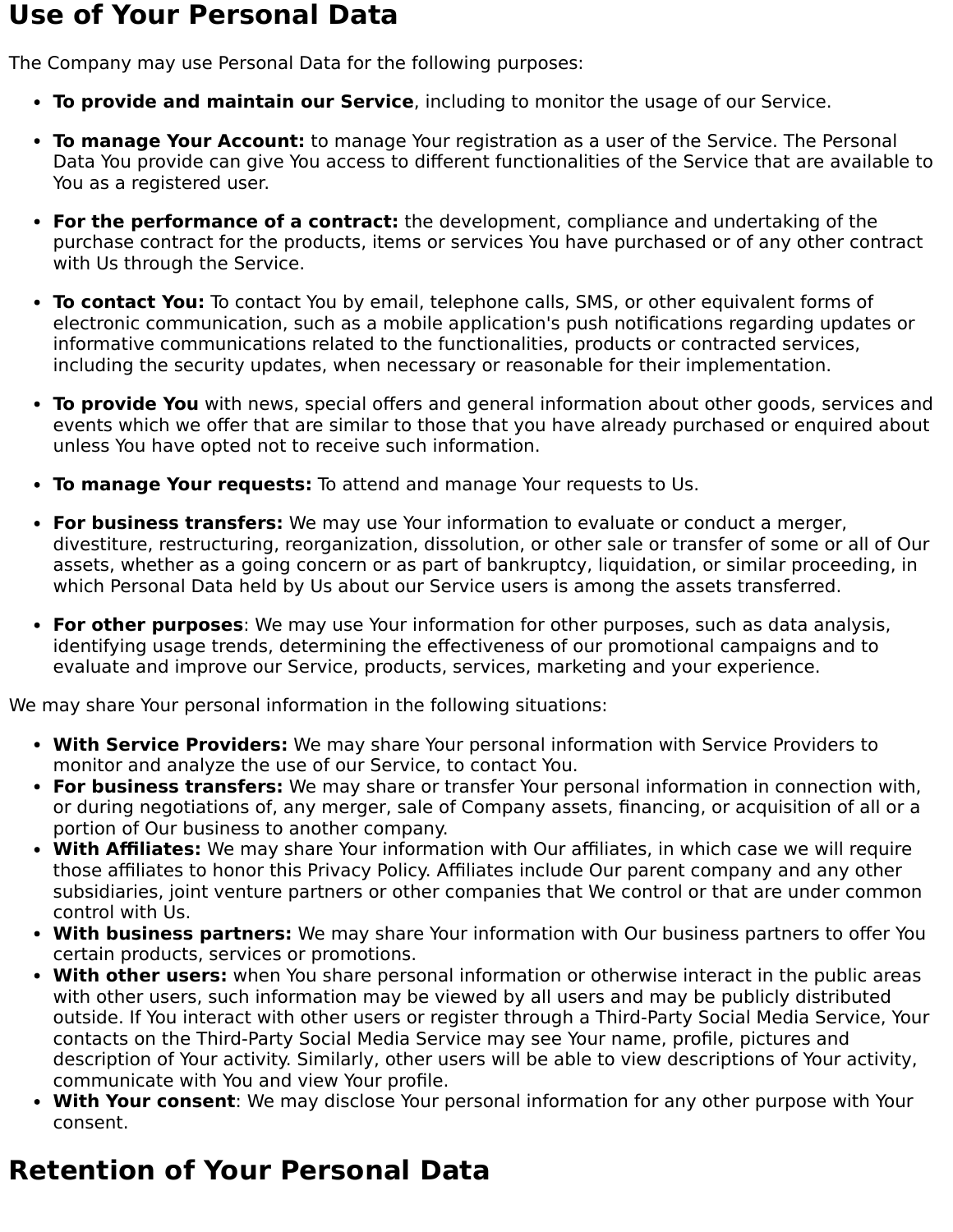The Company will retain Your Personal Data only for as long as is necessary for the purposes set out in this Privacy Policy. We will retain and use Your Personal Data to the extent necessary to comply with our legal obligations (for example, if we are required to retain your data to comply with applicable laws), resolve disputes, and enforce our legal agreements and policies.

The Company will also retain Usage Data for internal analysis purposes. Usage Data is generally retained for a shorter period of time, except when this data is used to strengthen the security or to improve the functionality of Our Service, or We are legally obligated to retain this data for longer time periods.

## **Transfer of Your Personal Data**

Your information, including Personal Data, is processed at the Company's operating offices and in any other places where the parties involved in the processing are located. It means that this information may be transferred to — and maintained on — computers located outside of Your state, province, country or other governmental jurisdiction where the data protection laws may differ than those from Your jurisdiction.

Your consent to this Privacy Policy followed by Your submission of such information represents Your agreement to that transfer.

The Company will take all steps reasonably necessary to ensure that Your data is treated securely and in accordance with this Privacy Policy and no transfer of Your Personal Data will take place to an organization or a country unless there are adequate controls in place including the security of Your data and other personal information.

## **Disclosure of Your Personal Data**

#### **Business Transactions**

If the Company is involved in a merger, acquisition or asset sale, Your Personal Data may be transferred. We will provide notice before Your Personal Data is transferred and becomes subject to a different Privacy Policy.

#### **Law enforcement**

Under certain circumstances, the Company may be required to disclose Your Personal Data if required to do so by law or in response to valid requests by public authorities (e.g. a court or a government agency).

#### **Other legal requirements**

The Company may disclose Your Personal Data in the good faith belief that such action is necessary to:

- Comply with a legal obligation
- Protect and defend the rights or property of the Company
- Prevent or investigate possible wrongdoing in connection with the Service
- Protect the personal safety of Users of the Service or the public
- Protect against legal liability

## **Security of Your Personal Data**

The security of Your Personal Data is important to Us, but remember that no method of transmission over the Internet, or method of electronic storage is 100% secure. While We strive to use commercially acceptable means to protect Your Personal Data, We cannot guarantee its absolute security.

# **Children's Privacy**